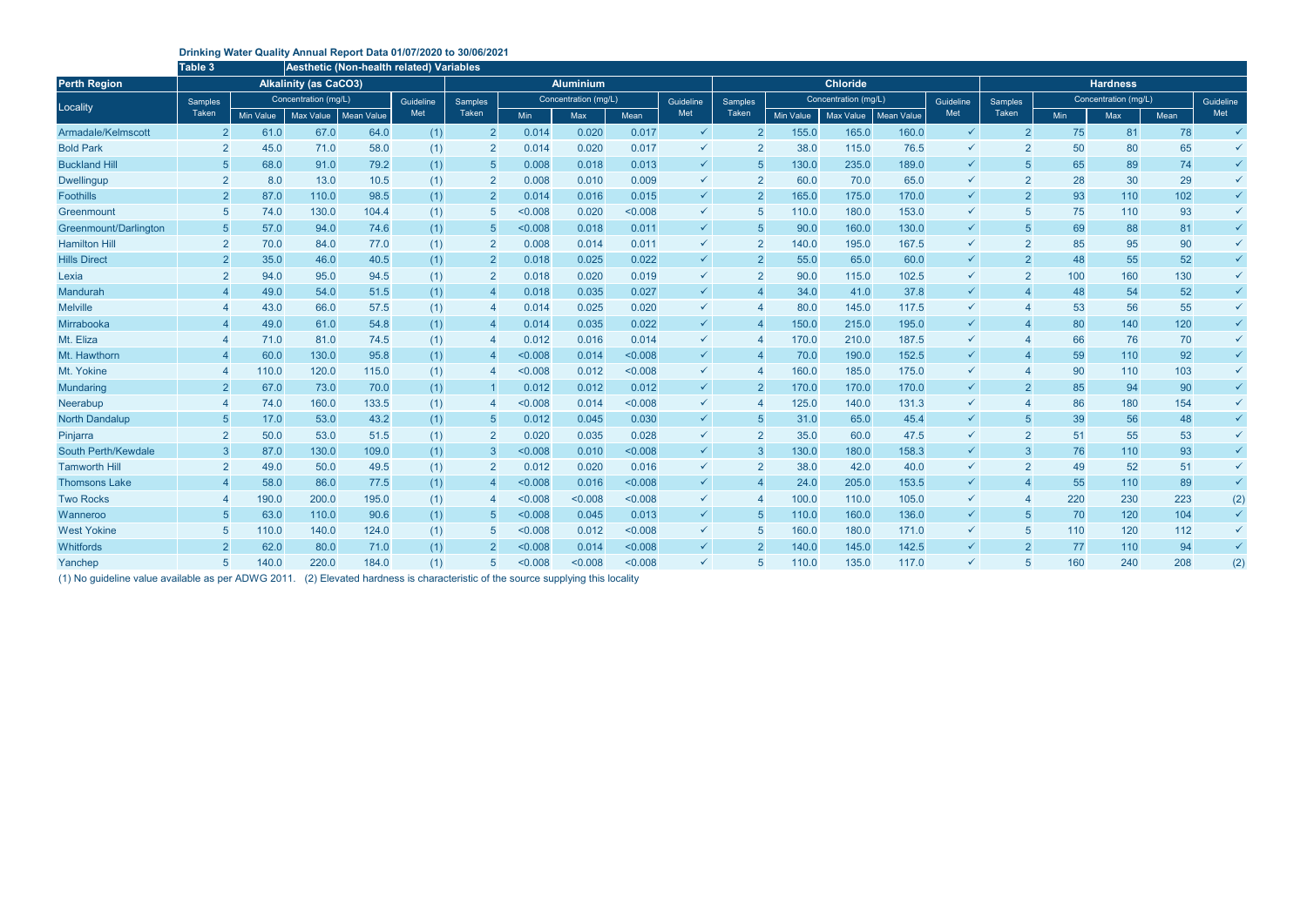## **Drinking Water Quality Annual Report Data 01/07/2020 to 30/06/2021**

|                       | Aesthetic (Non-health related <u>) Variables</u><br>Table 4 |            |                      |         |              |                |                      |            |             |                |                  |      |      |           |                |                      |                  |           |                   |              |  |
|-----------------------|-------------------------------------------------------------|------------|----------------------|---------|--------------|----------------|----------------------|------------|-------------|----------------|------------------|------|------|-----------|----------------|----------------------|------------------|-----------|-------------------|--------------|--|
| <b>Perth Region</b>   | <b>Iron</b>                                                 |            |                      |         |              |                | <b>Manganese</b>     |            |             |                |                  |      | pH   |           |                | <b>Silicon</b>       |                  |           |                   |              |  |
| Locality              | <b>Samples</b>                                              |            | Concentration (mg/L) |         | Guideline    | <b>Samples</b> | Concentration (mg/L) |            | Guideline   | <b>Samples</b> | Value (pH units) |      |      | Guideline | <b>Samples</b> | Concentration (mg/L) |                  | Guideline |                   |              |  |
|                       | Taken                                                       | <b>Min</b> | <b>Max</b>           | Mean    | Met          | <b>Taken</b>   | <b>Min</b>           | <b>Max</b> | <b>Mean</b> | Met            | Taken            | Min  | Max  | Mean      | Met            | Taken                | <b>Min Value</b> | Max Value | <b>Mean Value</b> | Met          |  |
| Armadale/Kelmscott    | $\overline{2}$                                              | 0.020      | 0.025                | 0.023   | $\checkmark$ | $\overline{2}$ | 0.002                | 0.003      | 0.003       | $\checkmark$   | $\overline{2}$   | 7.70 | 7.91 | 7.81      | $\checkmark$   | $\overline{2}$       | 1.9              | 2.1       | 2.0               | $\checkmark$ |  |
| <b>Bold Park</b>      | $\overline{2}$                                              | 0.020      | 0.025                | 0.023   | $\checkmark$ | $\overline{2}$ | 0.003                | 0.003      | 0.003       | $\checkmark$   | 2                | 7.91 | 8.02 | 7.97      | ✓              | $\overline{2}$       | 1.0              | 5.9       | 3.5               | $\checkmark$ |  |
| <b>Buckland Hill</b>  | -5                                                          | 0.030      | 0.140                | 0.067   | $\checkmark$ | 5              | 0.002                | 0.007      | 0.004       | $\checkmark$   | $\overline{5}$   | 7.66 | 8.13 | 7.94      | $\checkmark$   | 5                    | 4.9              | 8.1       | 6.5               | $\checkmark$ |  |
| <b>Dwellingup</b>     | $\overline{2}$                                              | 0.045      | 0.050                | 0.048   | $\checkmark$ | $\overline{2}$ | < 0.002              | 0.008      | 0.004       | ✓              | $\overline{2}$   | 6.88 | 7.14 | 7.01      | $\checkmark$   | $\overline{2}$       | 1.2              | 1.5       | 1.4               | $\checkmark$ |  |
| <b>Foothills</b>      | $\overline{2}$                                              | 0.015      | 0.035                | 0.025   | $\checkmark$ | $\overline{2}$ | 0.003                | 0.005      | 0.004       | ✓              | $\overline{2}$   | 7.87 | 7.91 | 7.89      | $\checkmark$   | $\overline{2}$       | 7.8              | 17.0      | 12.4              | $\checkmark$ |  |
| Greenmount            | 5                                                           | < 0.003    | 0.160                | 0.039   | $\checkmark$ | 5              | < 0.002              | 0.020      | 0.004       | ✓              | 5                | 7.92 | 8.38 | 8.20      | $\checkmark$   | 5                    | 8.3              | 18.0      | 13.3              | $\checkmark$ |  |
| Greenmount/Darlington | -5                                                          | 0.015      | 0.040                | 0.023   | $\checkmark$ | 5              | < 0.002              | 0.007      | 0.003       | $\checkmark$   | $\sqrt{5}$       | 7.97 | 8.37 | 8.18      | $\checkmark$   | 5                    | 5.7              | 10.0      | 7.3               | $\checkmark$ |  |
| <b>Hamilton Hill</b>  | $\overline{2}$                                              | 0.006      | 0.010                | 0.008   | $\checkmark$ | $\overline{2}$ | 0.004                | 0.006      | 0.005       | $\checkmark$   | $\overline{2}$   | 7.93 | 8.15 | 8.04      | $\checkmark$   | $\overline{2}$       | 4.0              | 5.1       | 4.6               | $\checkmark$ |  |
| <b>Hills Direct</b>   | $\overline{2}$                                              | 0.025      | 0.045                | 0.035   | $\checkmark$ | $\overline{2}$ | < 0.002              | 0.005      | 0.003       | $\checkmark$   | $\overline{2}$   | 7.65 | 7.70 | 7.68      | $\checkmark$   | $\overline{2}$       | 1.3              | 1.3       | 1.3               | $\checkmark$ |  |
| Lexia                 | $\overline{2}$                                              | 0.010      | 0.015                | 0.013   | $\checkmark$ | $\overline{2}$ | 0.003                | 0.007      | 0.005       | $\checkmark$   | $\overline{2}$   | 7.46 | 7.68 | 7.57      | $\checkmark$   | $\overline{2}$       | 15.0             | 17.0      | 16.0              | $\checkmark$ |  |
| <b>Mandurah</b>       |                                                             | < 0.003    | 0.010                | 0.006   | $\checkmark$ | $\overline{4}$ | < 0.002              | < 0.002    | < 0.002     | $\checkmark$   | $\overline{4}$   | 8.15 | 8.33 | 8.21      | $\checkmark$   | $\overline{4}$       | 0.8              | 0.9       | 0.9               | $\checkmark$ |  |
| <b>Melville</b>       |                                                             | 0.020      | 0.035                | 0.030   | $\checkmark$ | $\overline{4}$ | 0.003                | 0.004      | 0.003       | $\checkmark$   | $\overline{4}$   | 7.75 | 7.98 | 7.88      | $\checkmark$   |                      | 1.8              | 4.8       | 3.6               | $\checkmark$ |  |
| Mirrabooka            | -5                                                          | 0.008      | 0.640                | 0.280   | $\checkmark$ |                | 0.002                | 0.006      | 0.004       | $\checkmark$   | $\overline{4}$   | 7.11 | 7.37 | 7.22      | $\checkmark$   | 4                    | 15.0             | 17.0      | 15.8              | $\checkmark$ |  |
| Mt. Eliza             |                                                             | 0.020      | 0.060                | 0.035   | $\checkmark$ | $\overline{4}$ | 0.002                | 0.009      | 0.005       | ✓              | $\overline{4}$   | 8.01 | 8.19 | 8.07      | ✓              | -4                   | 5.1              | 6.7       | 6.1               | $\checkmark$ |  |
| Mt. Hawthorn          |                                                             | 0.025      | 0.035                | 0.031   | $\checkmark$ | $\overline{4}$ | 0.003                | 0.004      | 0.004       | $\checkmark$   | $\overline{4}$   | 7.75 | 8.05 | 7.94      | $\checkmark$   |                      | 4.7              | 19.0      | 14.9              | $\checkmark$ |  |
| Mt. Yokine            |                                                             | 0.015      | 0.060                | 0.038   | $\checkmark$ |                | < 0.002              | 0.007      | 0.004       | $\checkmark$   | $\overline{4}$   | 7.70 | 8.04 | 7.92      | $\checkmark$   | -4                   | 18.0             | 20.0      | 18.5              | $\checkmark$ |  |
| <b>Mundaring</b>      |                                                             | < 0.003    | 0.008                | 0.004   | $\checkmark$ | $\overline{2}$ | < 0.002              | < 0.002    | < 0.002     | ✓              | $\overline{2}$   | 8.13 | 8.36 | 8.25      | $\checkmark$   | $\overline{2}$       | 4.0              | 4.7       | 4.4               | $\checkmark$ |  |
| Neerabup              |                                                             | 0.010      | 0.070                | 0.028   | $\checkmark$ | $\overline{A}$ | < 0.002              | 0.004      | < 0.002     | ✓              | $\overline{4}$   | 7.40 | 7.53 | 7.48      | ✓              | 4                    | 17.0             | 22.0      | 20.0              | $\checkmark$ |  |
| <b>North Dandalup</b> | -5                                                          | 0.015      | 0.030                | 0.022   | $\checkmark$ | 5              | < 0.002              | 0.003      | < 0.002     | $\checkmark$   | $\overline{5}$   | 7.16 | 8.41 | 8.01      | $\checkmark$   | $5\overline{5}$      | 1.0              | 2.6       | 1.5               | $\checkmark$ |  |
| Pinjarra              | $\overline{2}$                                              | < 0.003    | 0.004                | < 0.003 | $\checkmark$ | $\overline{2}$ | < 0.002              | < 0.002    | < 0.002     | ✓              | $\overline{2}$   | 8.15 | 8.20 | 8.18      | ✓              | $\overline{2}$       | 0.4              | 0.8       | 0.6               | $\checkmark$ |  |
| South Perth/Kewdale   | -3                                                          | 0.010      | 0.045                | 0.022   | $\checkmark$ | 3              | < 0.002              | 0.006      | 0.003       | $\checkmark$   | $\mathbf{3}$     | 7.76 | 8.02 | 7.92      | $\checkmark$   | 3                    | 12.0             | 18.0      | 15.7              | $\checkmark$ |  |
| <b>Tamworth Hill</b>  | $\overline{2}$                                              | 0.006      | 0.015                | 0.011   | $\checkmark$ | $\overline{2}$ | < 0.002              | < 0.002    | < 0.002     | $\checkmark$   | $\overline{2}$   | 7.88 | 8.04 | 7.96      | $\checkmark$   | $\overline{2}$       | 0.6              | 0.8       | 0.7               | $\checkmark$ |  |
| <b>Thomsons Lake</b>  |                                                             | < 0.003    | 0.006                | < 0.003 | $\checkmark$ | $\overline{4}$ | < 0.002              | 0.010      | 0.005       | ✓              | $\overline{4}$   | 7.70 | 8.30 | 7.91      | $\checkmark$   | $\overline{4}$       | 1.0              | 5.9       | 4.5               | $\checkmark$ |  |
| <b>Two Rocks</b>      |                                                             | < 0.003    | 0.004                | < 0.003 | $\checkmark$ | 4              | < 0.002              | < 0.002    | < 0.002     | ✓              | $\overline{4}$   | 7.40 | 7.71 | 7.56      | $\checkmark$   | $\overline{4}$       | 12.0             | 13.0      | 12.3              | $\checkmark$ |  |
| Wanneroo              | -5                                                          | 0.006      | 0.025                | 0.012   | $\checkmark$ | 5              | < 0.002              | 0.005      | < 0.002     | $\checkmark$   | $\sqrt{5}$       | 7.17 | 7.81 | 7.45      | $\checkmark$   | $5\overline{)}$      | 17.0             | 20.0      | 18.4              | $\checkmark$ |  |
| <b>West Yokine</b>    | -5                                                          | 0.015      | 0.140                | 0.041   | $\checkmark$ | 5              | < 0.002              | 0.016      | 0.004       | $\checkmark$   | $5\phantom{.0}$  | 7.82 | 8.22 | 8.00      | $\checkmark$   | $5\overline{5}$      | 17.0             | 19.0      | 18.0              | $\checkmark$ |  |
| Whitfords             | $\overline{2}$                                              | 0.008      | 0.010                | 0.009   | $\checkmark$ | $\overline{2}$ | 0.003                | 0.003      | 0.003       | ✓              | $\overline{2}$   | 7.42 | 7.75 | 7.59      | $\checkmark$   | $\overline{2}$       | 17.0             | 18.0      | 17.5              | $\checkmark$ |  |
| Yanchep               | 5                                                           | < 0.003    | 0.015                | 0.005   | ✓            |                | < 0.002              | < 0.002    | < 0.002     | ✓              | $\overline{5}$   | 7.45 | 7.68 | 7.57      | ✓              | 5                    | 16.0             | 19.0      | 17.0              | $\checkmark$ |  |
|                       |                                                             |            |                      |         |              |                |                      |            |             |                |                  |      |      |           |                |                      |                  |           |                   |              |  |